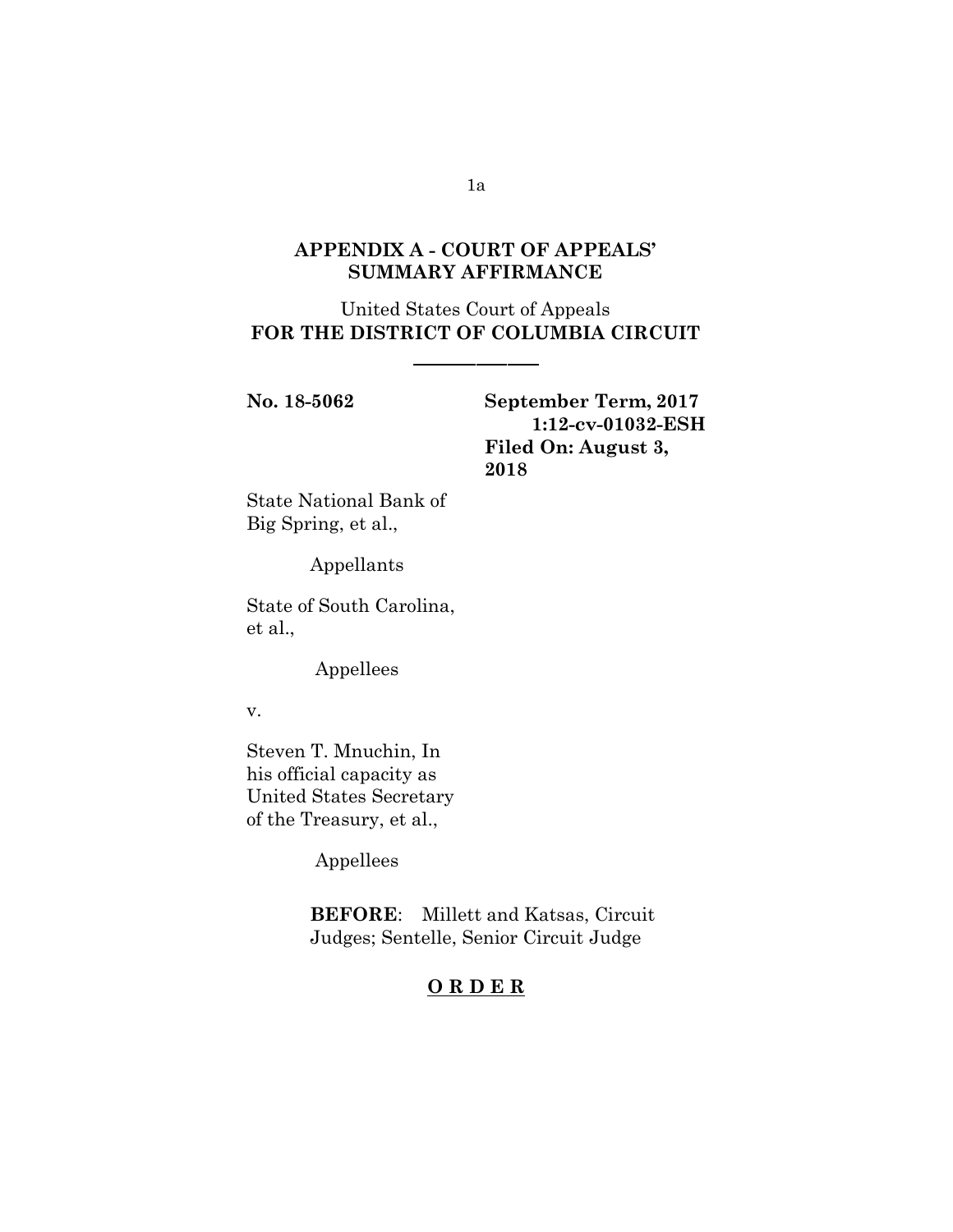Upon consideration of the joint motion for summary affirmance, it is

**ORDERED** that the district court's February 16, 2018, order and judgment be summarily affirmed. The merits of the parties' positions are so clear as to warrant summary action. See PHH Corp. v. Consumer Fin. Prot. Bureau, 881 F.3d 75 (D.C. Cir. 2018); Taxpayers Watchdog, Inc. v. Stanley, 819 F.2d 294, 297 (D.C. Cir. 1987) (per curiam).

Pursuant to D.C. Circuit Rule 36, this disposition will not be published. The Clerk is directed to withhold issuance of the mandate herein until seven days after resolution of any timely petition for rehearing or petition for rehearing en banc. See Fed. R. App. P. 41(b); D.C. Cir. Rule 41.

### **Per Curiam**

#### **FOR THE COURT:**

Mark J. Langer, Clerk

BY:

/s/ Robert J. Cavello Deputy Clerk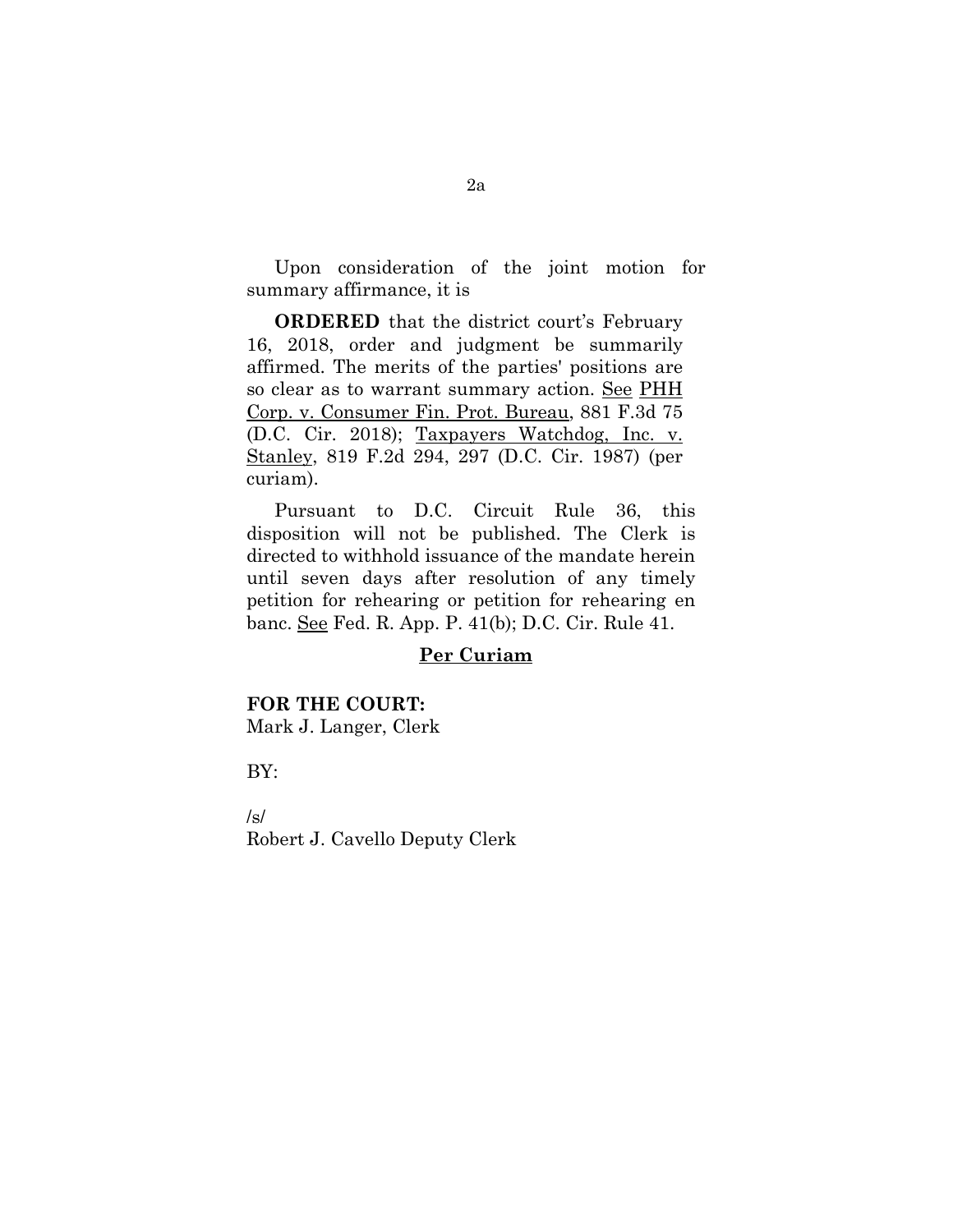### **APPENDIX B - DISTRICT COURT JUDGMENT**

# **UNITED STATES DISTRICT COURT FOR THE DISTRICT OF COLUMBIA**

| <b>STATE NATIONAL</b><br><b>BANK of BIG</b><br>SPRING et al., |                          |
|---------------------------------------------------------------|--------------------------|
| Plaintiffs,                                                   |                          |
| v.                                                            | Civil Action No. 12-1032 |
| <b>JACOB J. LEW et</b>                                        | (ESH)                    |
| al.                                                           |                          |
| Defendants.                                                   |                          |
|                                                               |                          |

### **ORDER AND JUDGMENT**

Before the Court is a Joint Motion Requesting Entry of Judgment Against Plaintiffs, ECF No. 77.

On July 12, 2016, this Court issued an order granting, in part, defendants' motion for summary judgment, and denying, in part, plaintiffs' motion for summary judgment. (*See* Order, ECF No. 67.) That Order also held in abeyance any ruling on plaintiffs' separation-of-powers- based challenge to the Consumer Financial Protection Bureau ("CFPB") pending a ruling by the United States Court of Appeals for the District of Columbia Circuit in *PHH Corp. v. Consumer Financial Protection Bureau*, No.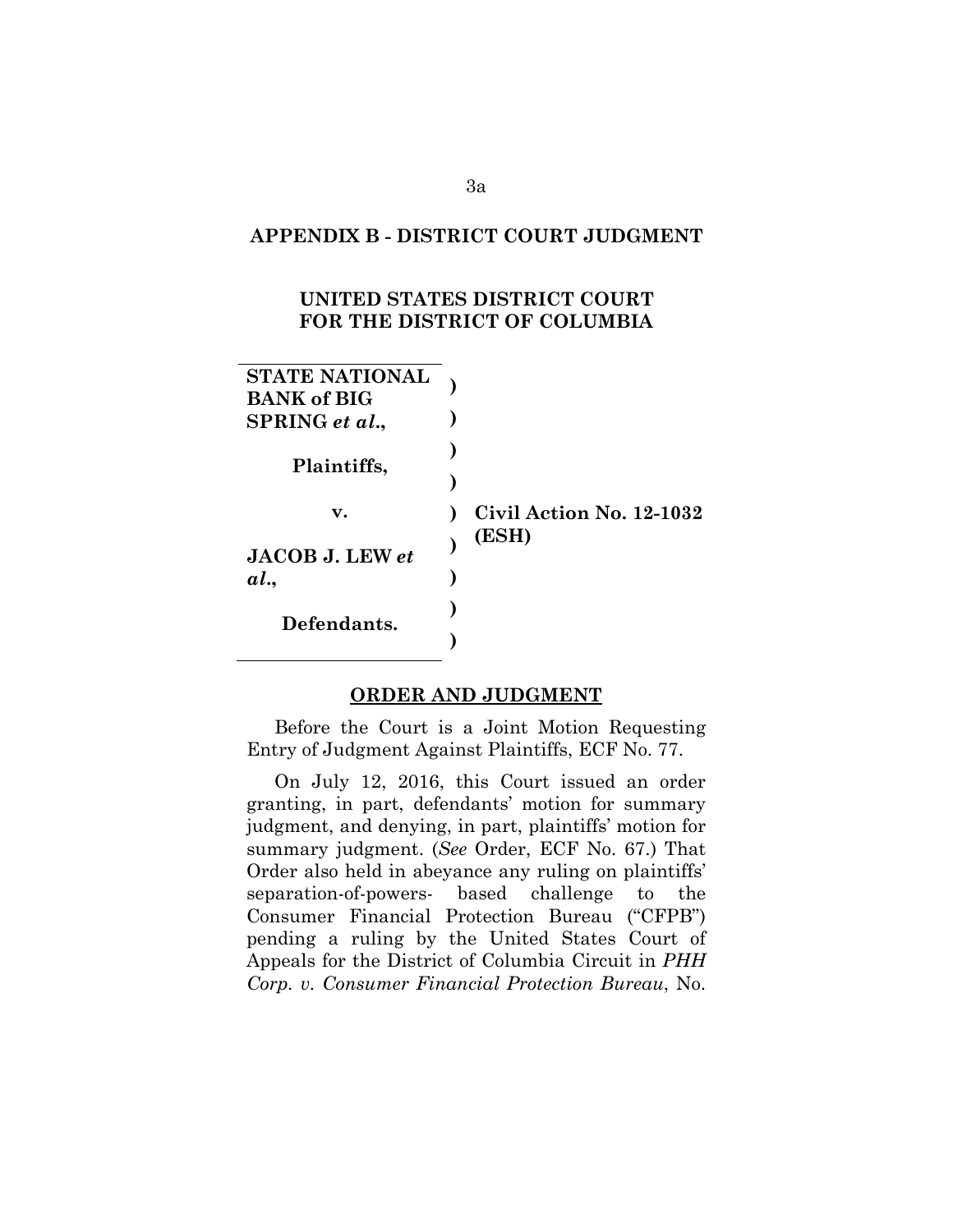15-1177. On January 31, 2018, the Court of Appeals, sitting en banc, issued its final opinion in *PHH Corp. v. Consumer Fin. Prot. Bureau*, No. 15-1177, 2018 WL 627055 (D.C. Cir. Jan. 31, 2018), and the mandate for that opinion issued on February 15, 2018. The parties agree that the Court of Appeals' opinion forecloses this Court from ruling in favor of plaintiffs with respect to their separation-of-powersbased challenge to the CFPB and thus filed the pending joint motion requesting entry of judgment.

Upon consideration of the motion, and for the reasons set forth therein, it is hereby

**ORDERED** that the motion is **GRANTED**; it is further

**ORDERED** that defendants' motion for summary judgment on plaintiffs' separation-ofpowers-based challenge to the CFPB is **GRANTED**; and it is further

**ORDERED** that **JUDGMENT** is hereby entered against plaintiffs. *See* Fed. R. Civ. P. 58(a).

This is a final, appealable Order.

/s/ **Ellen Segal Huvelle**  ELLEN SEGAL HUVELLE United States District Judge

DATE: February 16, 2018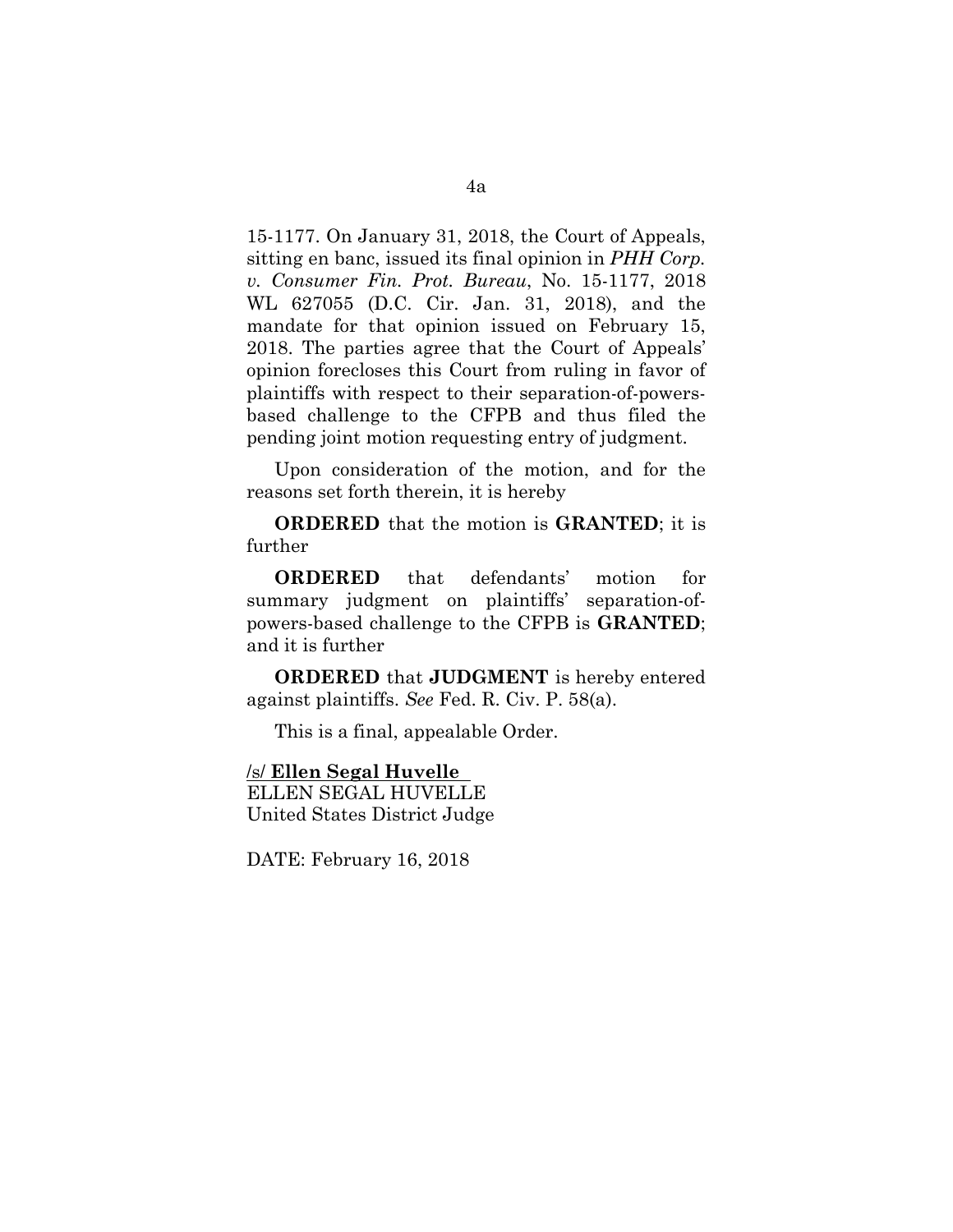#### **APPENDIX C - DISTRICT COURT JUDGMENT**

# **UNITED STATES DISTRICT COURT FOR THE DISTRICT OF COLUMBIA**



#### **ORDER AND JUDGMENT**

Plaintiffs filed this suit in 2012 to challenge the constitutionality of the Consumer Financial Protection Bureau ("CFPB"), which was created as part of the Dodd-Frank Act. *See* Dodd-Frank Wall Street Reform and Consumer Protection Act, Pub. L. No. 111-203, 124 Stat. 1376 (2010). They also allege that the recess appointment of CFPB Director Richard Cordray was unconstitutional and seek an injunction that would prevent him from taking any further action in that role. After this Court dismissed the lawsuit on standing and ripeness grounds, *State Nat. Bank of Big Spring v. Lew*, 958 F. Supp. 2d 127, 166 (D.D.C. 2013), the Court of Appeals reversed in part. *See State Nat. Bank of Big* 

5a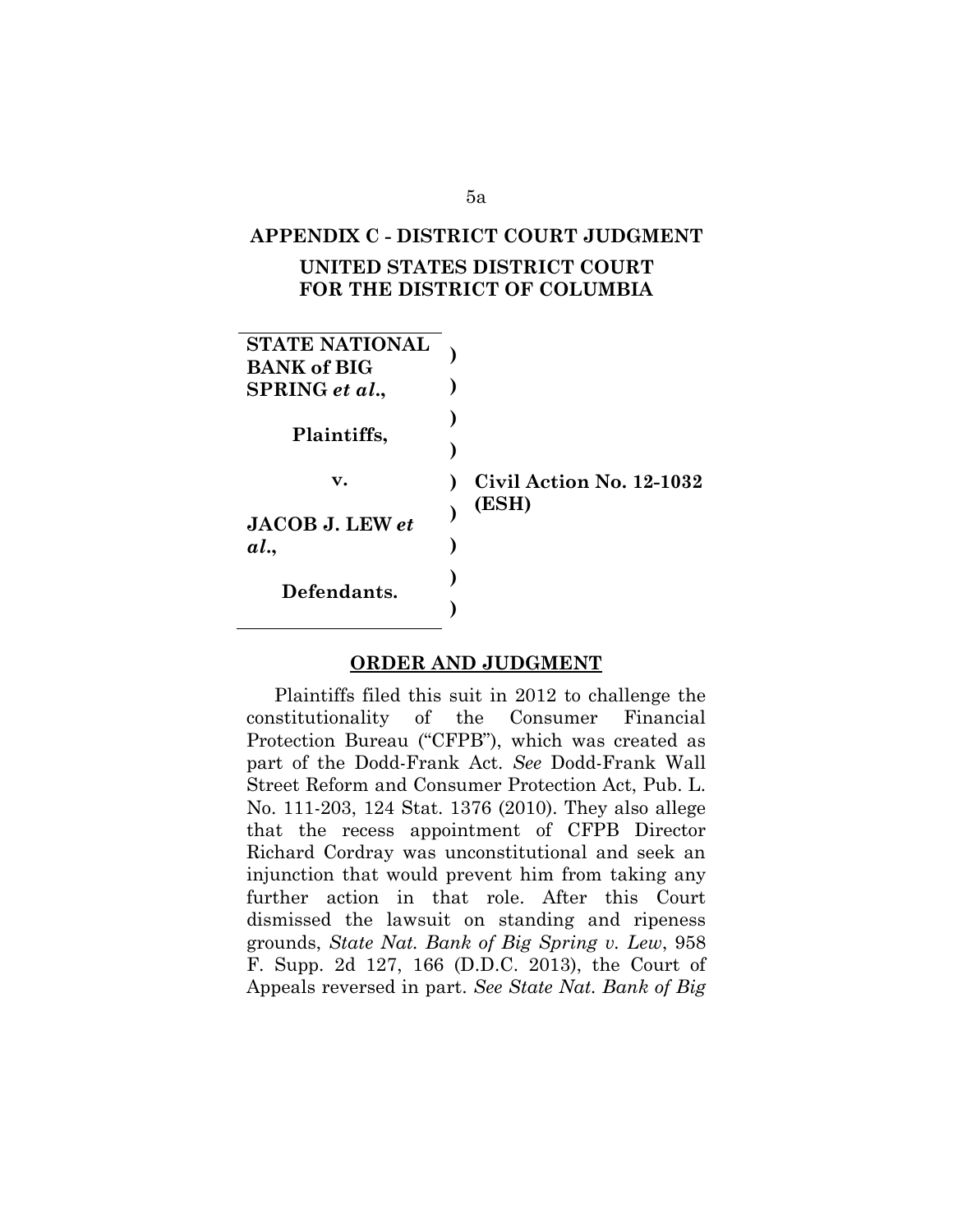*Spring v. Lew*, 795 F.3d 48, 57 (D.C. Cir. 2015). It held that State National Bank of Big Spring ("SNB") had standing to challenge (1) the constitutionality of the CFPB's structure, and (2) Director Cordray's recess appointment. *See id.* at 54. Upon remand, the parties filed cross-motions for summary judgment. (*See* Pls.' Mot. for Summ. J. [ECF No. 53-1]); Defs.' Cross-Mot. for Summ. J. [ECF No. 59-1].)

At this time, the Court will defer ruling on plaintiffs' attack on the CFPB on separation- ofpowers grounds. This same constitutional challenge was made to the D.C. Circuit in a recently argued case. *See* Pet'rs' Statement of Issues, *PHH Corp. v. Consumer Fin. Prot. Bureau*, Case No. 15-1177 (D.C. Cir. July 24, 2015) (raising the question of "[w]hether the unprecedented structural features of the CFPB, which combine legislative, executive, and judicial power in the hands of a single individual, violate the separation of powers"). Plaintiffs in this case filed an amicus brief in support of petitioners, making largely the same arguments that they make here. *See generally* Br. of State National Bank of Big Spring, The 60 Plus Association, Inc.; and Competitive Enterprise Institute, *PHH Corp. v. Consumer Fin. Prot. Bureau*, Case No. 15-1177 (D.C. Cir. Oct. 5, 2015). Given the likelihood that this issue will soon be decided by the Circuit, this Court will hold this matter in abeyance until the Court of Appeals rules in *PHH Corp*. *See, e.g.*, *Al Qosi v. Bush*, 2004 WL 4797470, at \*1 (D.D.C. Dec. 17, 2004) (holding further proceedings in abeyance pending resolution of the same issues in a case already before the D.C. Circuit).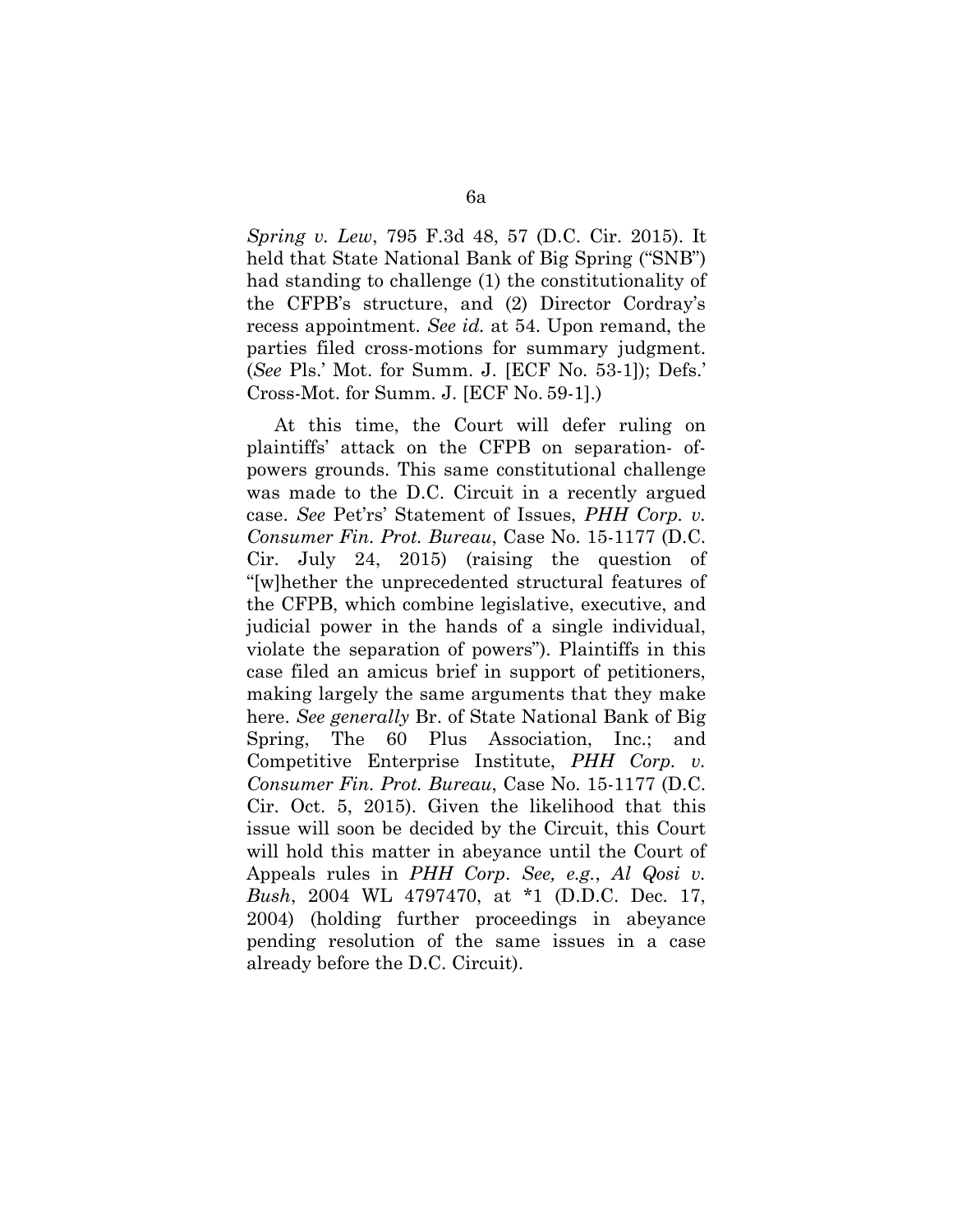It will, however, address the merits of plaintiffs' challenge to the recess appointment of Director Cordray. To do this, it will limit its background discussion to information that is relevant only to that issue.

#### **BACKGROUND**

On July 18, 2011, President Obama first nominated Richard Cordray to serve as CFPB Director. (*See* Defs.' Resp. to Pls.' Statement of Material Facts Not in Dispute ("Defs.' Resp.") [ECF No. 59-2] ¶ 18.) When the Senate took no action on that nomination, the President then appointed him to the position on January 4, 2012, invoking his authority under the Recess Appointments Clause. (*See id.* ¶ 19.) That same day, the President also invoked his Recess Appointment authority to appoint three members to the National Labor Relations Board ("NLRB"). (*See id.* ¶ 21.) The Supreme Court subsequently found in *National Labor Relations Board v. Noel Canning*, 134 S. Ct. 2550, 2578 (2014), that these NLRB appointments were made in violation of the Recess Appointments Clause.

As a recess appointee, Cordray exercised final decision-making authority concerning several CFPB rulemakings. (*See* Defs.' Resp. ¶ 27; Electronic Fund Transfers (Regulation E), 77 Fed. Reg. 6,193 (Feb. 7, 2012); 77 Fed. Reg. 50,243 (Aug. 20, 2012); 78 Fed. Reg. 30,661 (May 22, 2013); Integrated Mortgage Disclosures Under the Real Estate Settlement Procedures Act (Regulation X) and the Truth In Lending Act (Regulation Z), 77 Fed. Reg. 51,115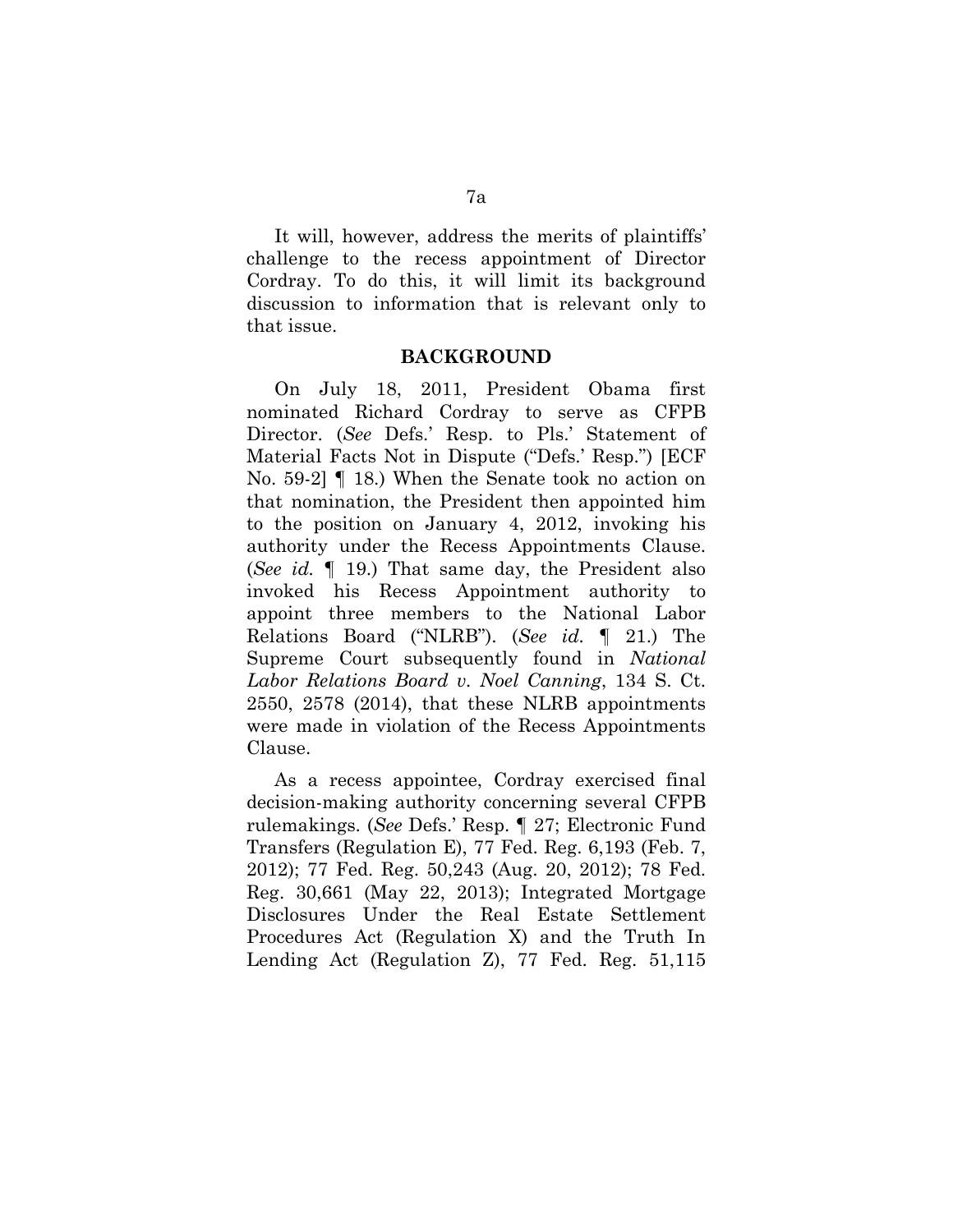(Aug. 23, 20[1](#page-7-0)2);<sup>1</sup> [E](#page-8-0)scrow Requirements Under the Truth in Lending Act (Regulation Z), 78 Fed. Reg. 4,725 (Jan. 22, 2013); Ability to Repay and Qualified Mortgage Standards Under the Truth in Lending Act (Regulation Z), 78 Fed. Reg. 6,407 (Jan. 30, 2013); Mortgage Servicing Rules Under the Real Estate Settlement Procedures Act (Regulation X), 78 Fed. Reg. 10,695 (Feb. 14, 2013).

On January 24, 2013, President Obama renominated Cordray to serve as CFPB Director, and the Senate confirmed his nomination on July 16, 2013. (Defs.' Resp. ¶ 26.) The following month, Director Cordray published a Notice of Ratification in the Federal Register, which read as follows:

> The President appointed me as Director of the Bureau of Consumer Financial Protection on January 4, 2012, pursuant to his authority under the Recess Appointments Clause, U.S. Const. art. II, § 2, cl. 3. The President subsequently appointed me as Director on July 17, 2013, following confirmation by the Senate, pursuant to the Appointments Clause, U.S. Const. art. II, § 2, cl. 2. I believe that the actions I took during the period I was serving as a recess appointee were legally authorized and entirely proper. To avoid any possible uncertainty,

<span id="page-7-0"></span><sup>1</sup> Although this Notice of Proposed Rulemaking was issued during Director Cordray's recess appointment, the final rule was not issued until after his Senate confirmation and reappointment. See 78 Fed. Reg. 79,730 (Dec. 31, 2013).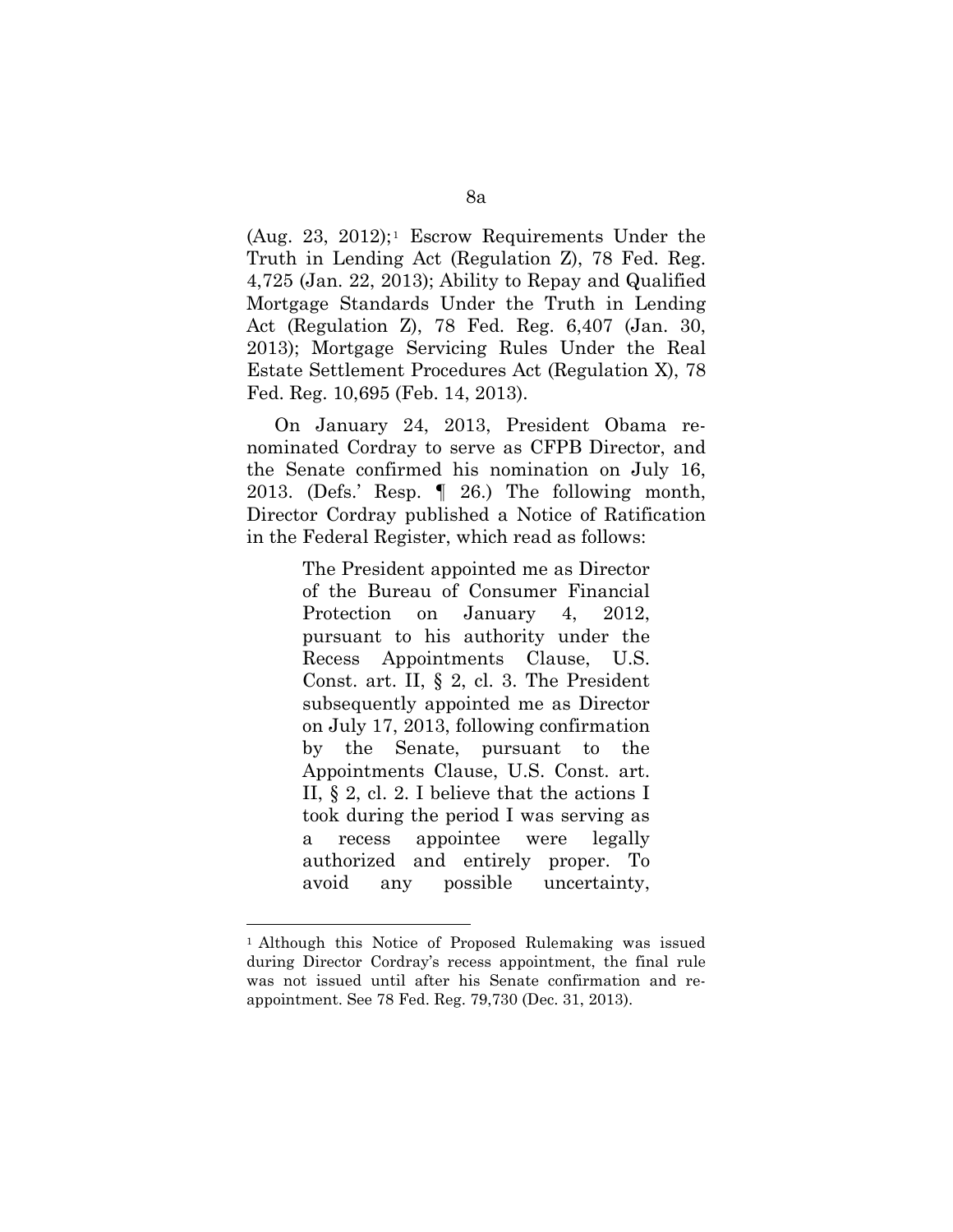<span id="page-8-0"></span>however, I hereby affirm and ratify any and all actions I took during that period.

Notice of Ratification, 78 Fed. Reg. 53,734, 53,734 (Aug. 30, 2013).

The primary point of contention between the parties is what legal effect, if any, this purported ratification has.

#### **ANALYSIS**

### **I. RECESS APPOINTMENT**

After finding that plaintiffs had standing to challenge Director Cordray's recess appointment as unconstitutional, the Court of Appeals left it to this Court "to consider the significance of Director Cordray's later Senate confirmation and his subsequent ratification of the actions he had taken while serving under a recess appointment." *State Nat. Bank of Big Spring*, 795 F.3d at 54. Defendants now argue that the confirmation and subsequent ratification is fatal to plaintiffs' recess appointment challenge for three reasons.

#### **A. Mootness**

At the time the Second Amended Complaint was filed, Director Cordray had not yet been confirmed by the Senate, and thus, plaintiffs challenged his authority to take any action as head of the Bureau. (*See* Second Am. Compl. [ECF No. 24] ¶ 257 (filed Feb. 19, 2013).) They now acknowledge that his subsequent confirmation moots much of their claim for injunctive relief: "To be sure, plaintiffs do not dispute that subsequent to his confirmation, Cordray could (subject to plaintiffs' separation of powers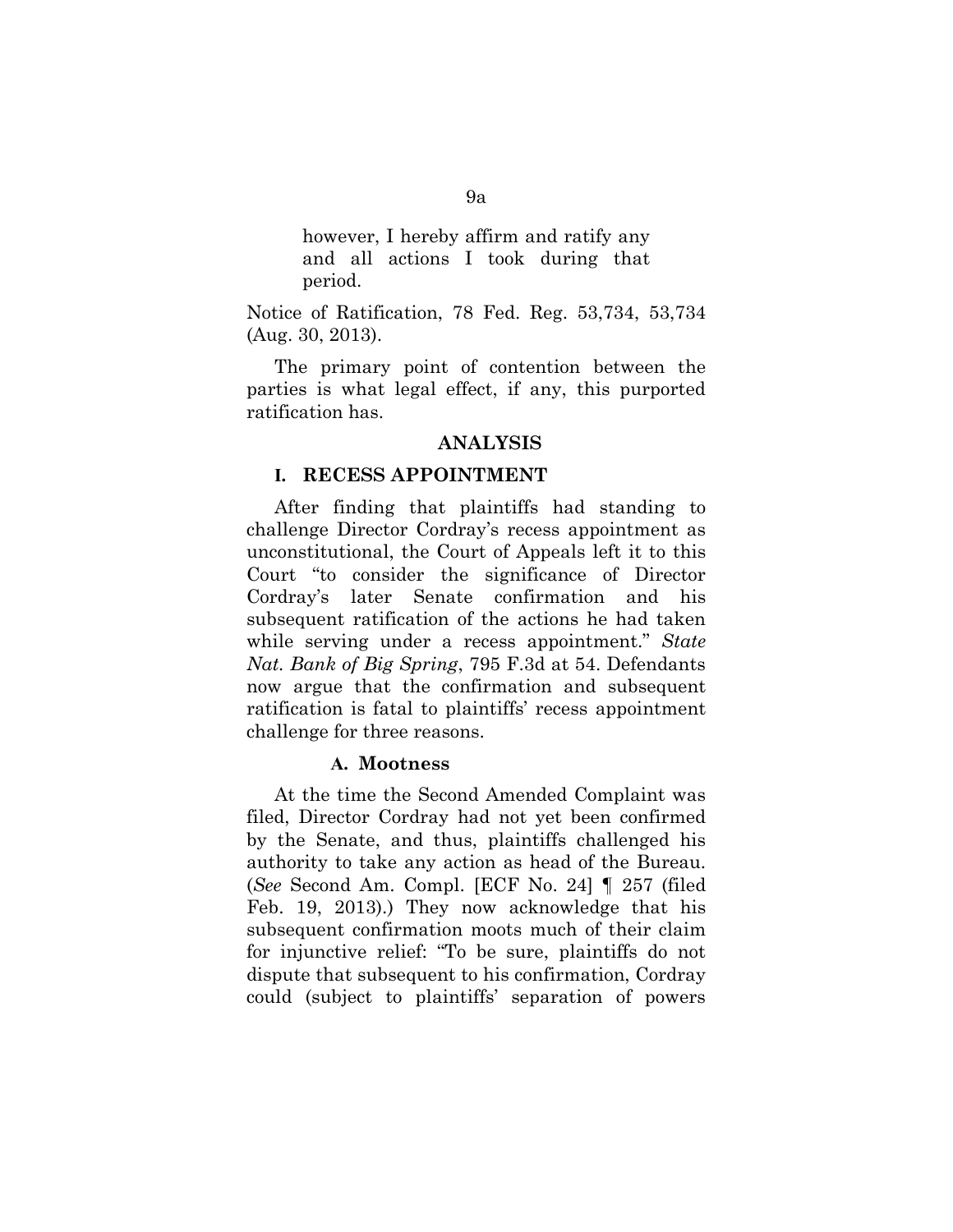challenge) properly exercise those authorities that are lawfully vested in him as Director of the CFPB." (*See* Pls.' Reply Br. [ECF No. 62] at 33.) However, they argue that even if they are not entitled to all of the relief they initially requested, the dispute remains live because the Court can still enjoin the enforcement of regulations that were promulgated prior to his confirmation. (*See id.*; *see also* Pls.' Mot. for Summ. J. at 6 (identifying the five regulations issued prior to confirmation "that most directly impact SNB").) Defendants respond that this reframing of the requested relief amounts to a constructive amendment of plaintiffs' complaint and should thus be disallowed. (*See* Defs.' Cross-Mot. for Summ. J. at 33- 34.)

Even if certain remedies have been foreclosed during the course of litigation, the availability of partial relief prevents the case from becoming moot. *See Church of Scientology of Cal. v. United States*, 506 U.S. 9, 13 (1992). Therefore, defendants' mootness argument can only succeed if none of the relief sought remains available in the wake of Director Cordray's confirmation. *See id.* As discussed, plaintiffs initially sought to enjoin Cordray from "carrying out any of the powers" of his office (Second Am. Compl. ¶ 257), and they continue to seek an injunction against the enforcement of rules promulgated prior to his confirmation. The Court agrees with plaintiffs that the broad request for relief in their complaint encompasses the more limited relief that could still be granted, *i.e.*, enjoining Director Cordray from carrying out *some* of the powers of his office. (*See* Pls.' Reply Br. at 32.) Defendants' argument that "[t]here is no overlap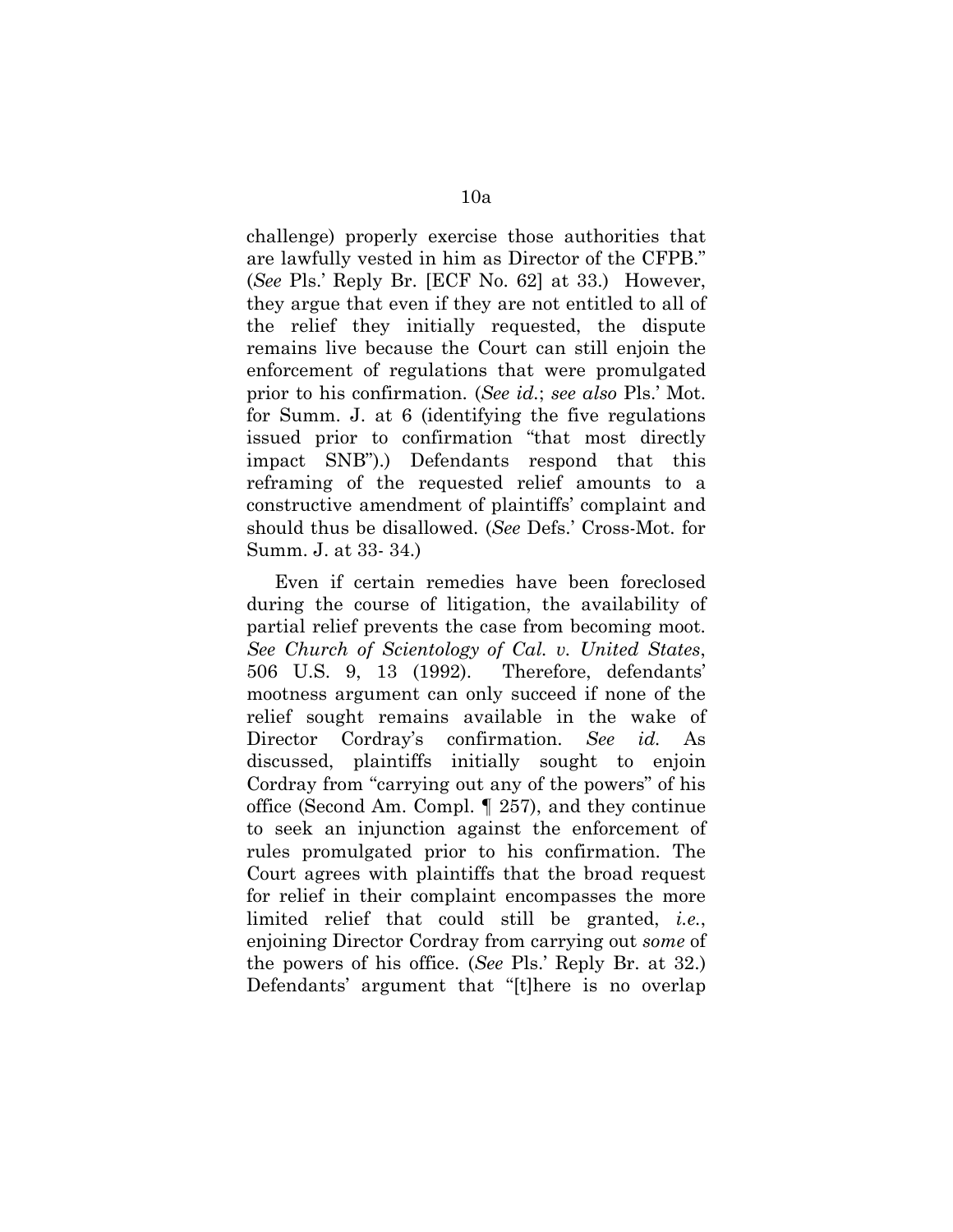between the injunction originally requested and SNB's present characterization of it" (Defs.' Reply Br. [ECF No. 64] at 20) is not persuasive. For the same reason, there is no support for defendants' argument that the reframed request for relief is not properly before the Court. (*See id.* at 20-21.) As discussed, the limited relief still potentially available to plaintiffs was sought in their Second Amended Complaint.

## **B. Standing**

Defendants next argue that plaintiffs have not demonstrated standing to challenge most of the regulations they seek to invalidate. (*See* Defs.' Cross-Mot. for Summ. J. at 35-40.) This both misapprehends the thrust of plaintiffs' claim and flies in the face of the Court of Appeals' decision. First, plaintiffs are not seeking to directly "invalidate" any regulations, as if this were a run-ofthe-mill APA challenge. (*See* Pls.' Reply Br. at 34- 35.) Instead, they are seeking a declaration that Director Cordray's recess appointment was unconstitutional, and consequently, an injunction preventing the enforcement of any rules that were issued while he was a recess appointee. (*See id.*; *see also* Second Am. Compl. ¶ 257.) Defendants essentially admit that plaintiffs' compliance costs under the Remittance Rule create standing to challenge the recess appointment (*see* Defs.' Cross-Mot. for Summ. J. at 35), as they must following the decision of the Court of Appeals. *See State Nat. Bank of Big Spring*, 795 F.3d at 53-54 (SNB's Remittance Rule compliance costs create standing to challenge both the Bureau's constitutionality and Director Cordray's recess appointment). Thus, the Court must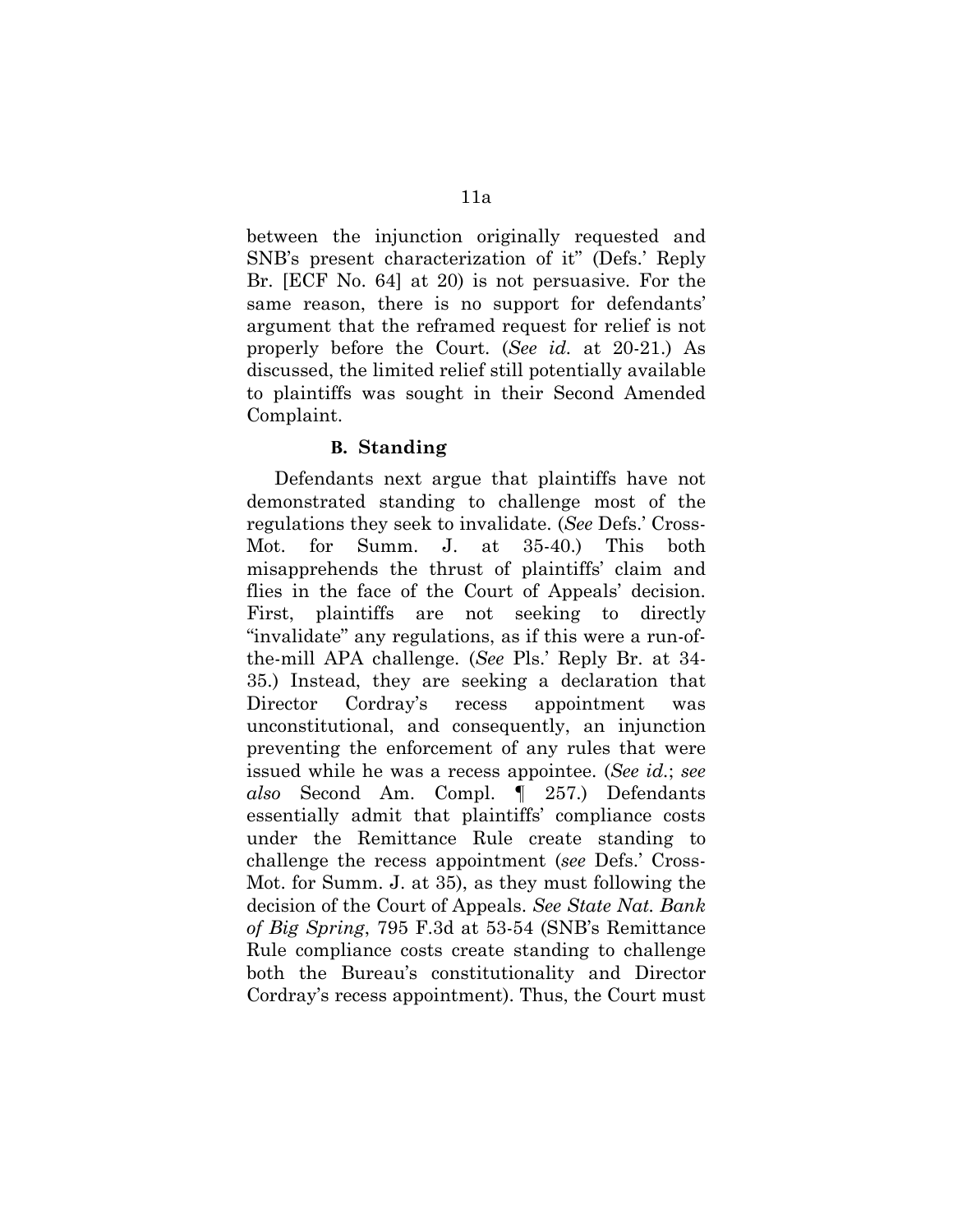reach the merits of the recess appointment claim, regardless of whether SNB would have also been able to establish standing under other rules. Second, and more fundamentally, the Court of Appeals has already unequivocally held as much: "[T]he Bank has standing to challenge Director Cordray's recess appointment." *See id.* at 54. It thus remanded to this Court "for consideration *of the merits* of this issue," including the significance of Cordray's ratification of the acts taken during the allegedly unlawful recess appointment. *See id.* (emphasis added).

Accordingly, the Court will now turn to the merits of this issue.[2](#page-11-0)

#### **C. Ratification**

 $\overline{a}$ 

On August 30, 2013, just over a month after his Senate confirmation, Director Cordray published a notice in the Federal Register "affirm[ing] and ratify[ing] any and all actions" that he took between his recess appointment and subsequent confirmation. *See* Notice of Ratification, 78 Fed. Reg. 53,734, 53,734 (Aug. 30, 2013). Defendants thus argue that even if the recess appointment was

<span id="page-11-0"></span><sup>2</sup> Defendants also challenge the standing of Competitive Enterprise Institute and the 60 Plus Association to remain in the case (Defs.' Cross-Mot. for Summ. J. at 49-50), but because SNB has standing, the Court need not consider whether the other plaintiffs also have standing to make the same claims. *See Ry. Labor Execs.' Ass'n v. United States*, 987 F.2d 806, 810 (D.C. Cir.1993) ("[T]he Supreme Court has repeatedly held that if one party has standing in an action, a court need not reach the issue of the standing of other parties when it makes no difference to the merits of the case.").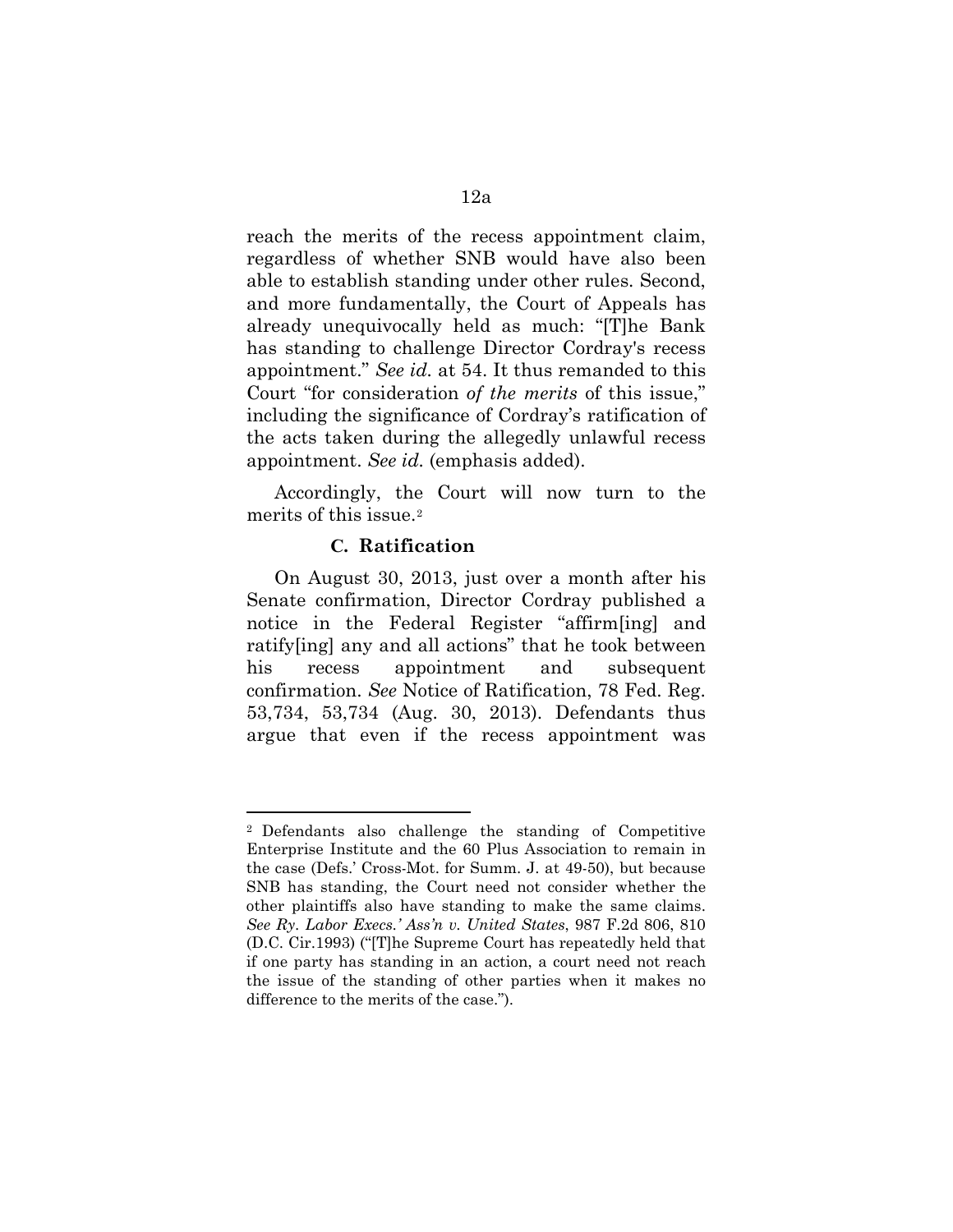unconstitutional,[3](#page-12-0) this ratification cured any defect in the rules promulgated during the interim period. (*See* Defs.' Cross-Mot. for Summ. J. at 41-46.) They rely primarily upon two D.C. Circuit cases in which properly appointed officers effectively ratified the actions of their predecessors, when the validity of the predecessors' appointments was doubtful. *See Doolin Sec. Sav. Bank, F.S.B. v. Office of Thrift Supervision*, 139 F.3d 203 (D.C. Cir. 1998); *Fed. Election Comm'n v. Legi-Tech, Inc.*, 75 F.3d 704 (D.C. Cir. 1996); *see also Laurel Baye Healthcare of Lake Lanier, Inc. v. Nat'l Labor Relations Bd.*, 564 F.3d 469, 476 (D.C. Cir. 2009) (relying on *Legi-Tech*  to suggest that a properly reconstituted NLRB could ratify and reinstate an order invalidated due to Board's lack of quorum). Defendants have also filed a notice of recent opinions from the Third and Ninth Circuits approving ratification, the latter of which found Director Cordray's ratification of his past actions to be effective. *See Advanced Disposal Servs. E., Inc. v. Nat'l Labor Relations Bd.*, 820 F.3d 592, 605-06 (3d Cir. 2016); *Consumer Fin. Prot. Bureau v. Gordon*, 819 F.3d 1179, 1192 (9th Cir. 2016) ("Cordray's August 2013 ratification, done after he was properly appointed as Director, resolves any Appointments Clause deficiencies."). A review of these cases demonstrates why Director Cordray's

<span id="page-12-0"></span><sup>3</sup> Defendants make no attempt to rebut the argument that Cordray's recess appointment was unconstitutional (*see* Defs.' Cross-Mot. for Summ. J. at 31-32, 41), which is unsurprising in light of the Supreme Court's decision in *Noel Canning*. See 134 S. Ct. at 2578 (holding that three recess appointments made on the same day as that of Director Cordray were unconstitutional).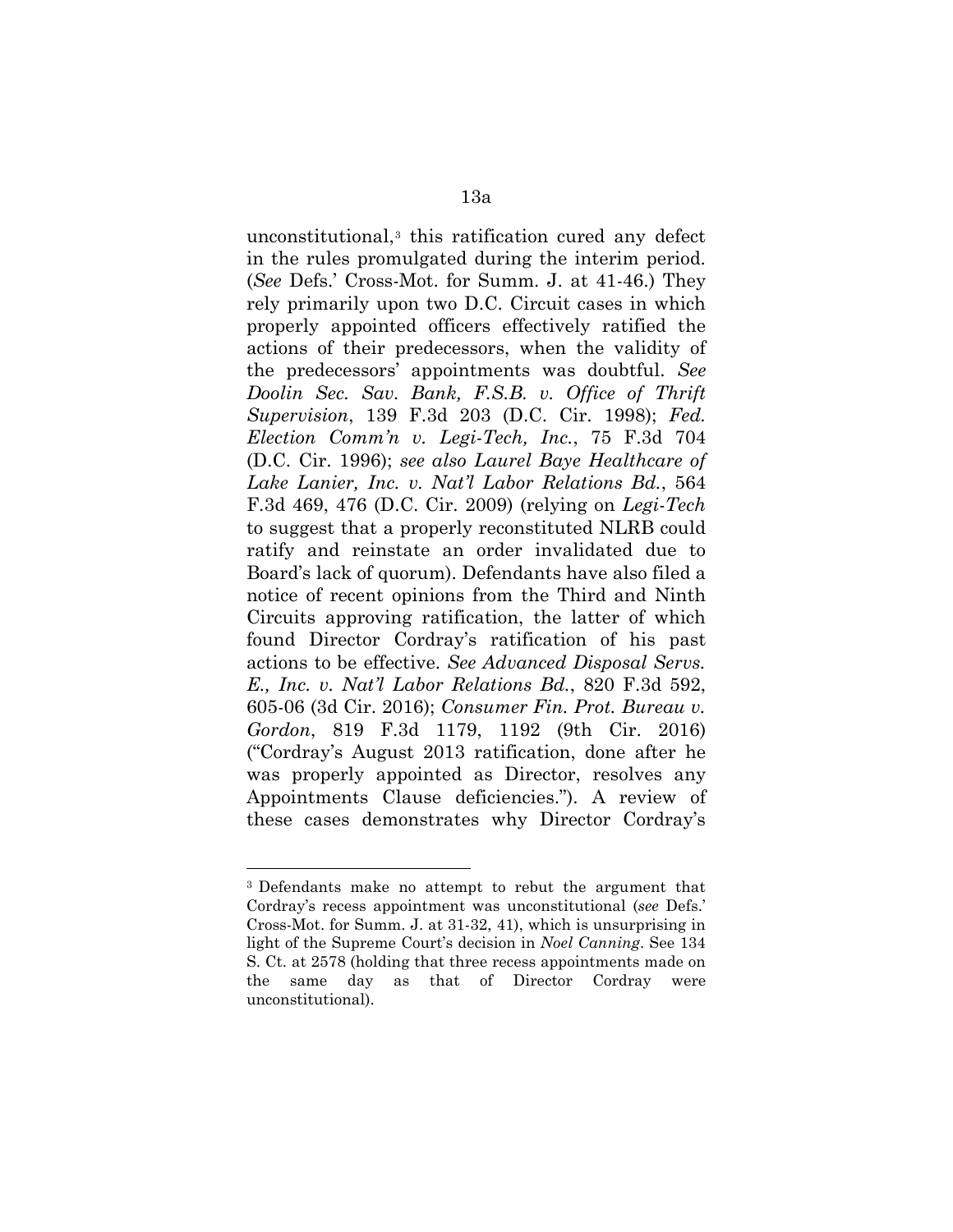ratification saves the regulations from plaintiffs' challenge.

In *Legi-Tech*, the Federal Election Commission brought an enforcement action against appellee, but while that litigation was pending, the D.C. Circuit ruled in a separate case that the FEC's makeup was unconstitutional. *See* 75 F.3d at 706. The FEC then properly reconstituted itself and voted to continue with the enforcement action against Legi-Tech. *See id.* Nonetheless, the district court dismissed the case, holding that the ratification was ineffective and that to move forward, the FEC would have to initiate an entirely new proceeding. *See id.* The D.C. Circuit reversed, holding that (1) the FEC's improper makeup did not, in and of itself, render its actions void; [4](#page-13-0) (2) even if it was nothing more than a "rubberstamp," the ratification adequately remedied any prejudice to Legi-Tech; and (3) forcing the FEC to start the administrative process over would be fruitless, because "it is virtually inconceivable that its decisions would differ in any way the second time from that which occurred the first time." *See id.* at 708-09. It is this last point that bears particular

 $\overline{a}$ 

<span id="page-13-0"></span><sup>4</sup> Plaintiffs mistakenly cite *Legi-Tech* for the proposition that every action taken by Director Cordray pre-confirmation is "void *ab initio*." (See Pls.' Reply Br. at 39 (quoting Legi-Tech, 75 F.3d at 707).) However, that quote was taken from the Court of Appeals' summary of Legi- Tech's own arguments, *which the Court then expressly rejected*. *See Legi-Tech*, 75 F.3d at 707 ("Legi-Tech argues that . . . [s]eparation of powers is a structural constitutional defect that makes the FEC's entire investigation and decision to file suit void ab initio."); *id.* at 708 ("Legi-Tech's contention that . . . separation of powers is a 'structural' constitutional defect that necessarily voids all prior decisions is overstated.").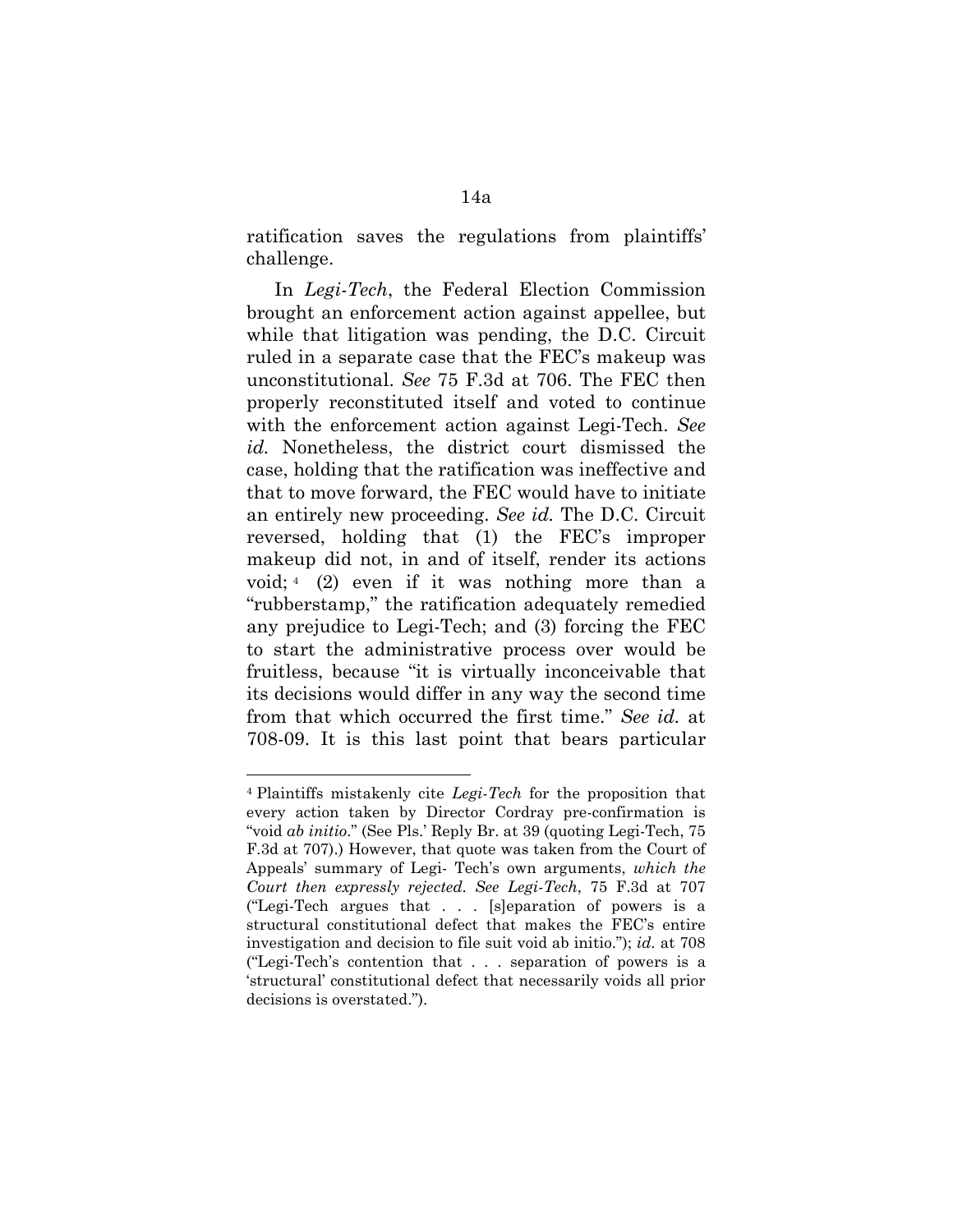attention—just as there was "no significant change in the membership" of the properly reconstituted FEC, *id.* at 709, Director Cordray in effect replaced himself and then ratified his own prior actions. Thus, there is even less reason here to believe that forcing him to restart the notice-and-comment process—or even to go through the motions of a nominal "reconsideration"—would change the outcome in any way.

The D.C. Circuit reaffirmed *Legi-Tech*'s holding and rationale just two years later in *Doolin*. *See* 139 F.3d at 214. There, an agency's Acting Director issued a Notice of Charges against a bank, after which the Acting Director's successor found the charges warranted and entered a final cease and desist order. *See* 139 F.3d at 204. On appeal, the bank challenged the validity of the Acting Director's appointment, arguing that he lacked authority to issue the Notice of Charges, and therefore the subsequent cease and desist order issued by his successor was also invalid. *See id.* at 211-12. Relying on *Legi-Tech*, the Court of Appeals held otherwise because the Acting Director's successor was properly appointed, and because his cease and desist order implicitly ratified the earlier Notice of Charges, the agency's order was upheld. *See id.* at 213-14. ("[R]edoing the administrative proceedings would bring about the same outcome—a cease and desist order against the Bank. To require another Director sign a new notice . . . would do nothing but give the Bank the benefit of delay . . . ."). The Court thus had no need to determine whether the Acting Director's appointment was invalid, because even if it were, his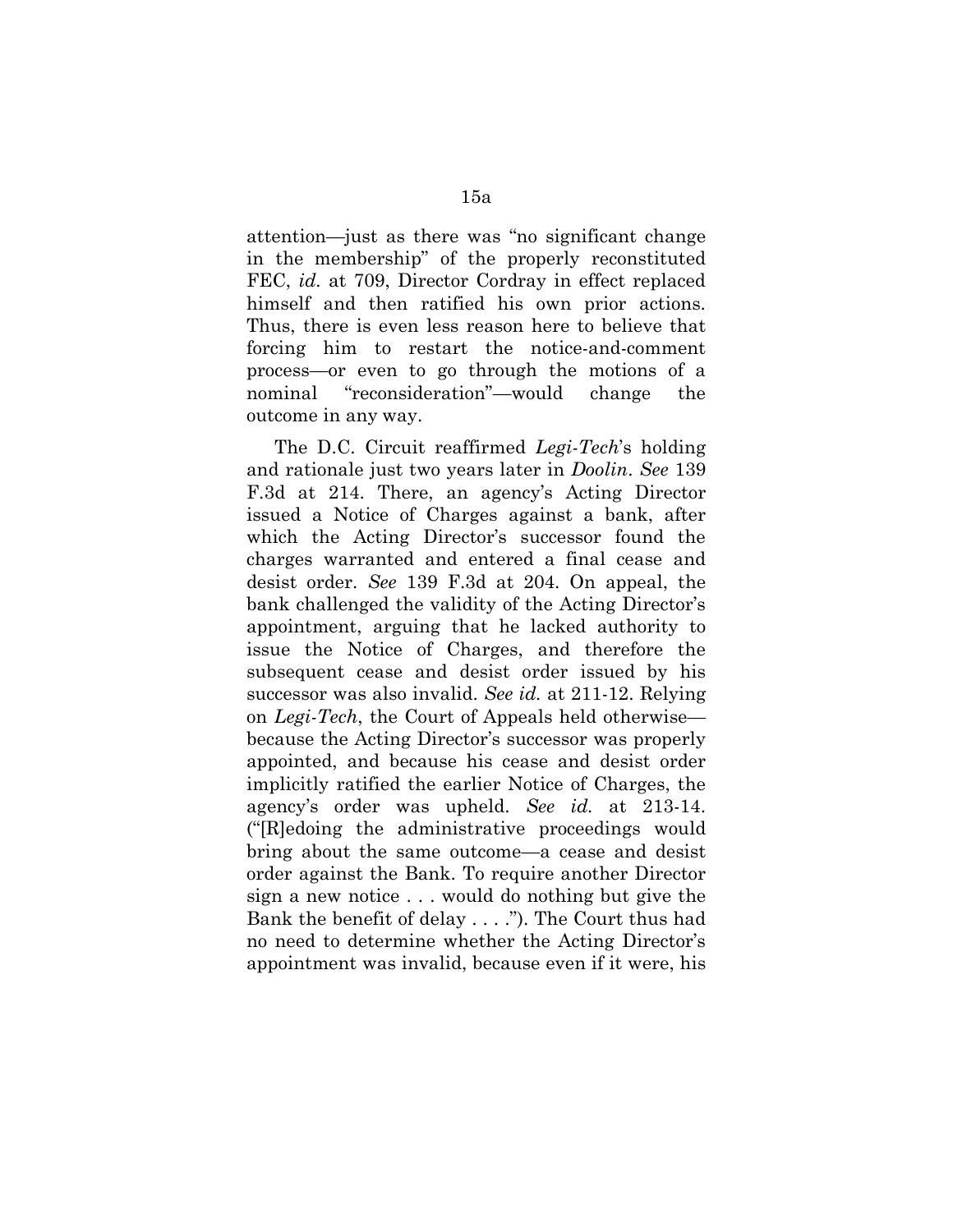successor's ratification cured any potential defect. *See id.* at 214.

The more recent D.C. Circuit decisions cited by plaintiffs do nothing to negate this analysis. It is true that *Landry v. FDIC* stated that Appointments Clause violations create a structural error that, even absent a showing of prejudice, make the invalid appointee's actions "subject to automatic reversal." *See* 204 F.3d 1125, 1131 (D.C. Cir. 2000). However, *Landry* did not involve ratification, and it distinguished *Doolin* on that basis, expressly recognizing that ratification can "cure[] the [Appointments Clause] error." *See id.* at 1132. *SW General* similarly did not involve any attempt at ratification. *See SW Gen., Inc. v. Nat. Labor Relations Bd.*, 796 F.3d 67, 79 (D.C. Cir. 2015). And, *Intercollegiate Broadcasting System*, which plaintiffs cite for the same "automatic reversal" point, is even more detrimental to their position. *See Intercollegiate Broad. Sys., Inc. v. Copyright Royalty Bd.*, 796 F.3d 111, 124 (D.C. Cir. 2015).

There, the Court rejected an Appointments Clause challenge because a properly constituted panel of administrative judges later ratified the challenged decision. *See id.* ("[A] court's holding that there has been an Appointments Clause violation does not mean that the violation cannot be remedied by a new, proper appointment.").

Moreover, the recent Third and Ninth Circuit decisions upholding agency ratification further support defendants' position. In *Advanced Disposal Services East*, petitioner challenged the actions of an NLRB Regional Director who was appointed by an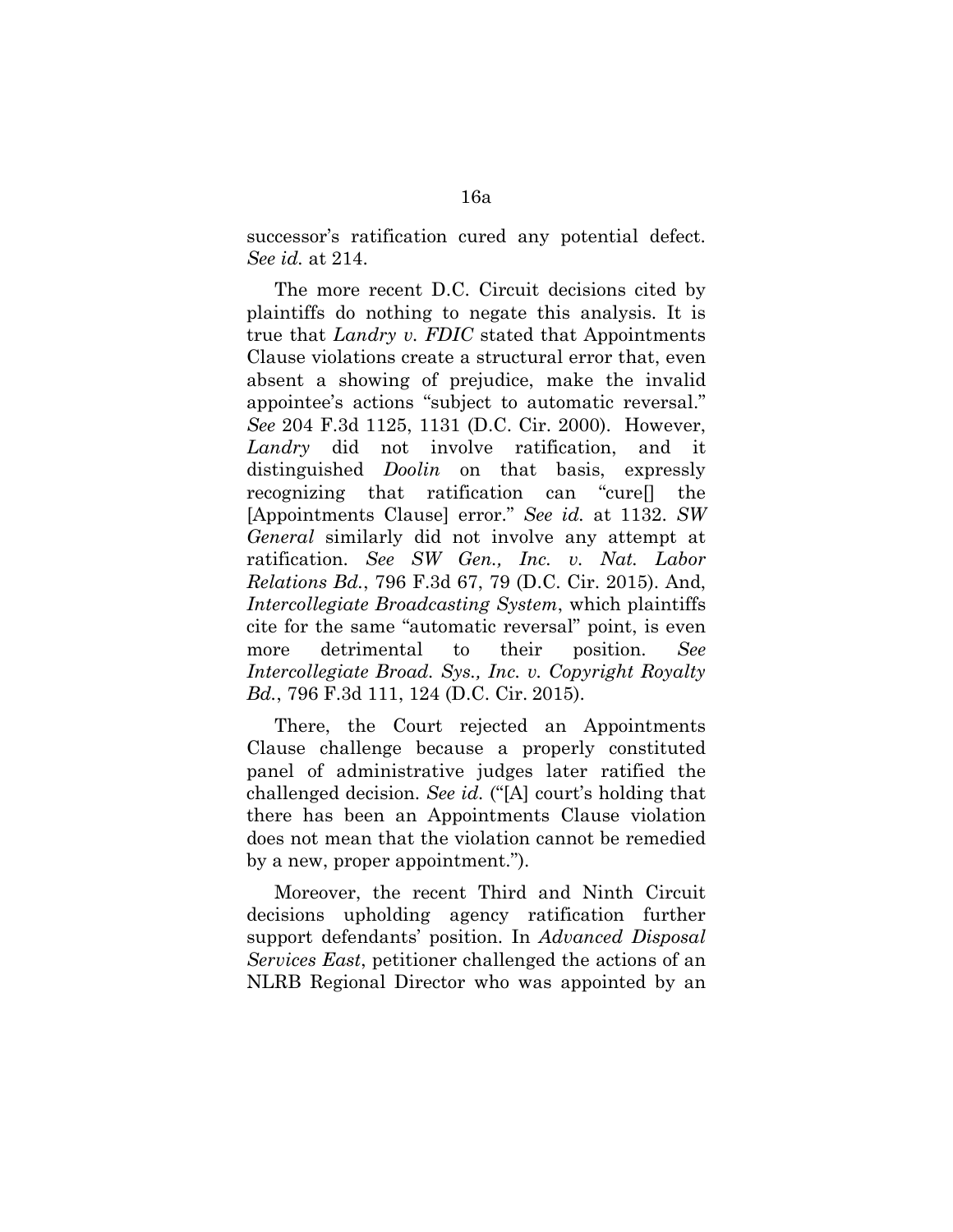improperly constituted NLRB. *See* 820 F.3d at 596. Because the properly reconstituted NLRB had ratified the Regional Director's appointment, and because the Regional Director had then ratified the actions challenged by petitioner, the court upheld those actions. *See id.* at 604-06 (relying primarily upon *Doolin*, 139 F.3d at 213-14). The Ninth Circuit's decision in *Gordon* is even more helpful to defendants, as it deemed effective the very ratification challenged here: "Cordray's August 2013 ratification, done after he was properly appointed as Director, resolves any Appointments Clause deficiencies." *See* 819 F.3d at 1192 (citing *Legi-Tech*, 75 F.3d at 707, 709, for its holding that "a newly constituted FEC need not 'start at the beginning' and 'redo the statutorily required procedures in their entirety").

Plaintiffs raise three arguments to dispute the effectiveness of Director Cordray's ratification, none of which is persuasive. First, they argue that ratification can only be effective if the ratifier was authorized to take the action both initially and at the time of ratification, and Cordray lacked that authority when the rules were initially promulgated. (*See* Pls.' Mot. for Summ. J. at 33-35.) This argument confuses the principal (the CFPB) and its agent (Cordray). If it were the *agent* who needed that authority at all times, then ratification could never cure an Appointments Clause violation—the very reason ratification is needed is that the appointee lacked authority to take the original action. *See, e.g.*, *Legi-Tech*, 75 F.3d at 709 (ratification was an "adequate remedy" where FEC initially acted without authority). Instead, it is the *principal*, the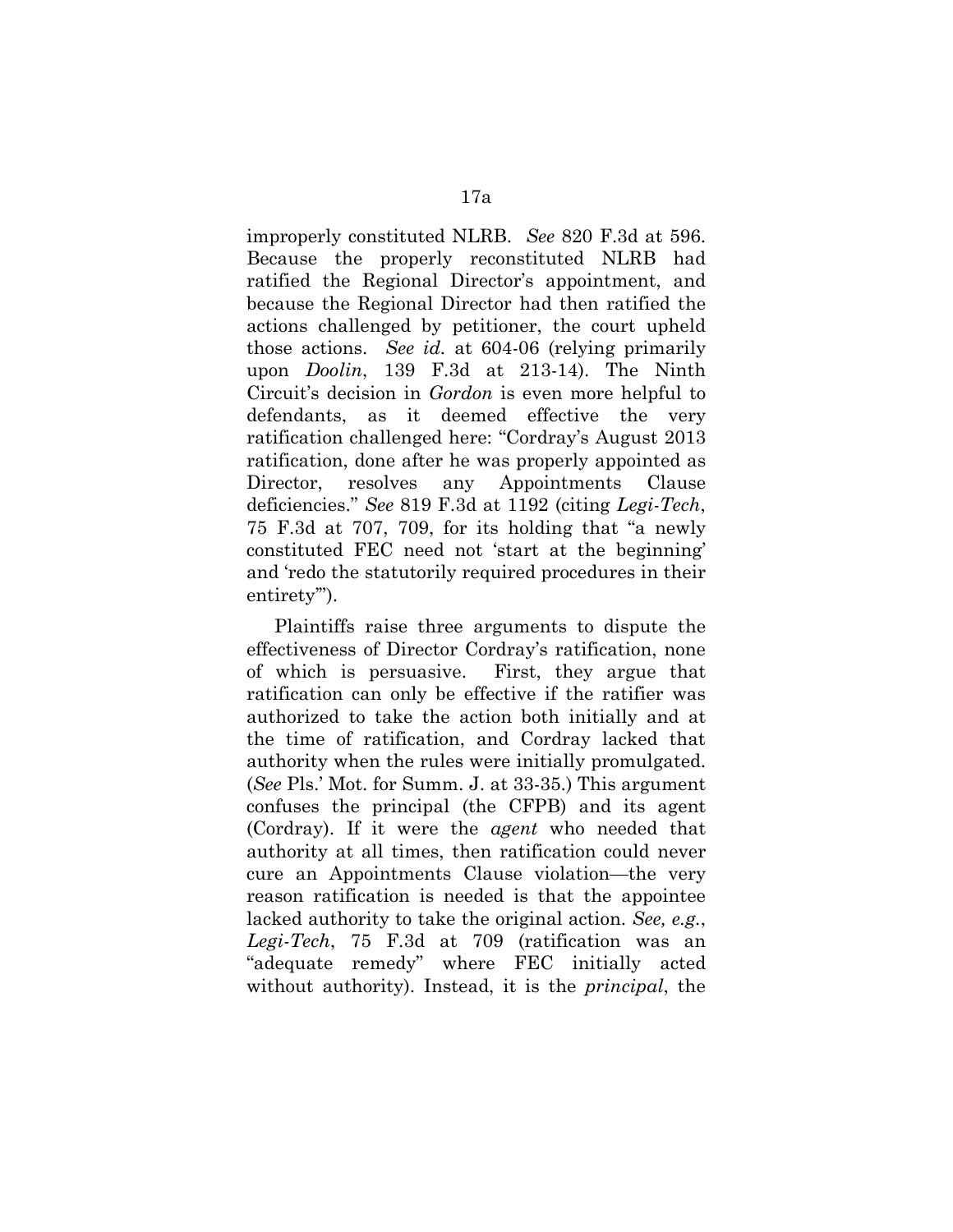CFPB, who must at all times have the authority to take the challenged action. *See Gordon*, 819 F.3d at 1191 ("Under the Second Restatement, if the principal (here, CFPB) had authority to bring the action in question, then the subsequent August 2013 ratification of the decision to bring the case against Gordon is sufficient."). Plaintiffs implicitly acknowledge that the CFPB, at all relevant times, has had the authority to promulgate the challenged regulations. (*See* Pls.' Mot. for Summ. J. at 34 (discussing "the CFPB's rulemaking authority" during Cordray's recess appointment); *see also* 12 U.S.C. § 5512 (establishing the CFPB's rulemaking authority).) Accordingly, this argument fails.

Second, plaintiffs assert that the ratification is ineffective because it did not involve "repromulgation of the regulations pursuant to the APA's notice and comment rulemaking procedures." (*See* Pls.' Reply Br. at 41-42.) In other words, they make the same argument that the Court of Appeals rejected in *Legi-Tech*, *Doolin*, and *Intercollegiate Broadcasting System*— that ratification can only be effective if it involves a repetition of the procedures initially followed. *See Legi-Tech*, 75 F.3d at 708 (rejecting argument that "the FEC must repeat the entire administrative process" in order for ratification to be effective); *Doolin*, 139 F.3d at 214 (agency not required to "redo[] the administrative proceedings" in order for ratification to be effective); *Intercollegiate Broad. Sys.*, 796 F.3d at 120 (ratification effective even though reconstituted Board did not conduct a new evidentiary hearing). Plaintiffs suggest that these cases are distinguishable because they do not involve a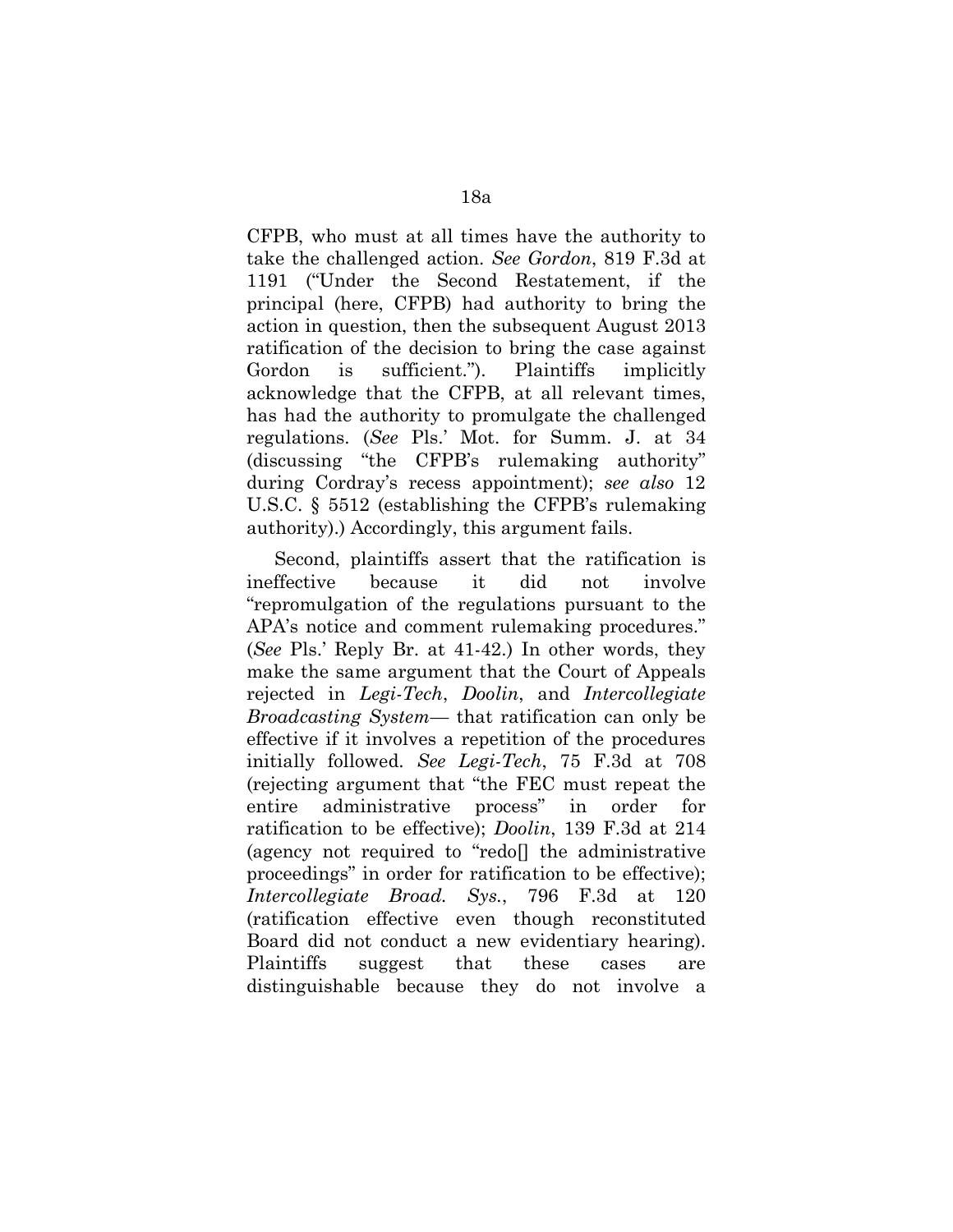rulemaking (*see* Pls.' Reply Br. at 39), but nothing in them implies that the particular form of administrative action at issue is dispositive. *See Intercollegiate Broad. Sys.*, 796 F.3d at 119 (rejecting attempt to distinguish *Legi-Tech* and *Doolin* "on the ground that they involved administrative enforcement actions . . . rather than the exercise of judicial authority in an adversarial proceeding"). Instead, regardless of the type of administrative action, these decisions have consistently declined to impose formalistic procedural requirements before a ratification is deemed to be effective.

Nonetheless, plaintiffs insist that they remain prejudiced even after ratification, because they "never had an opportunity to present objections or comments to the proposed rules to a constitutionally appointed official." (*See* Pls.' Reply Br. at 44.) This argument rings hollow when considering that plaintiffs do not allege that (a) they offered comments when the rules were first proposed, (b) they refrained from offering comments because they believed Cordray's appointment unconstitutional, or (c) they would offer comments if the rules were again subjected to notice and comment. But even assuming they would avail themselves of the "opportunity" this time around, they do not specify what the substance of those comments would be, or most crucially, give any reason to believe that the outcome would change if they were permitted to comment. That is the only relevant prejudice: the likelihood that the outcome was affected by the Appointments Clause violation. *See, e.g.*, *Legi-Tech*, 75 F.3d at 708 ("Even were the Commission to return to square one . . . it is virtually inconceivable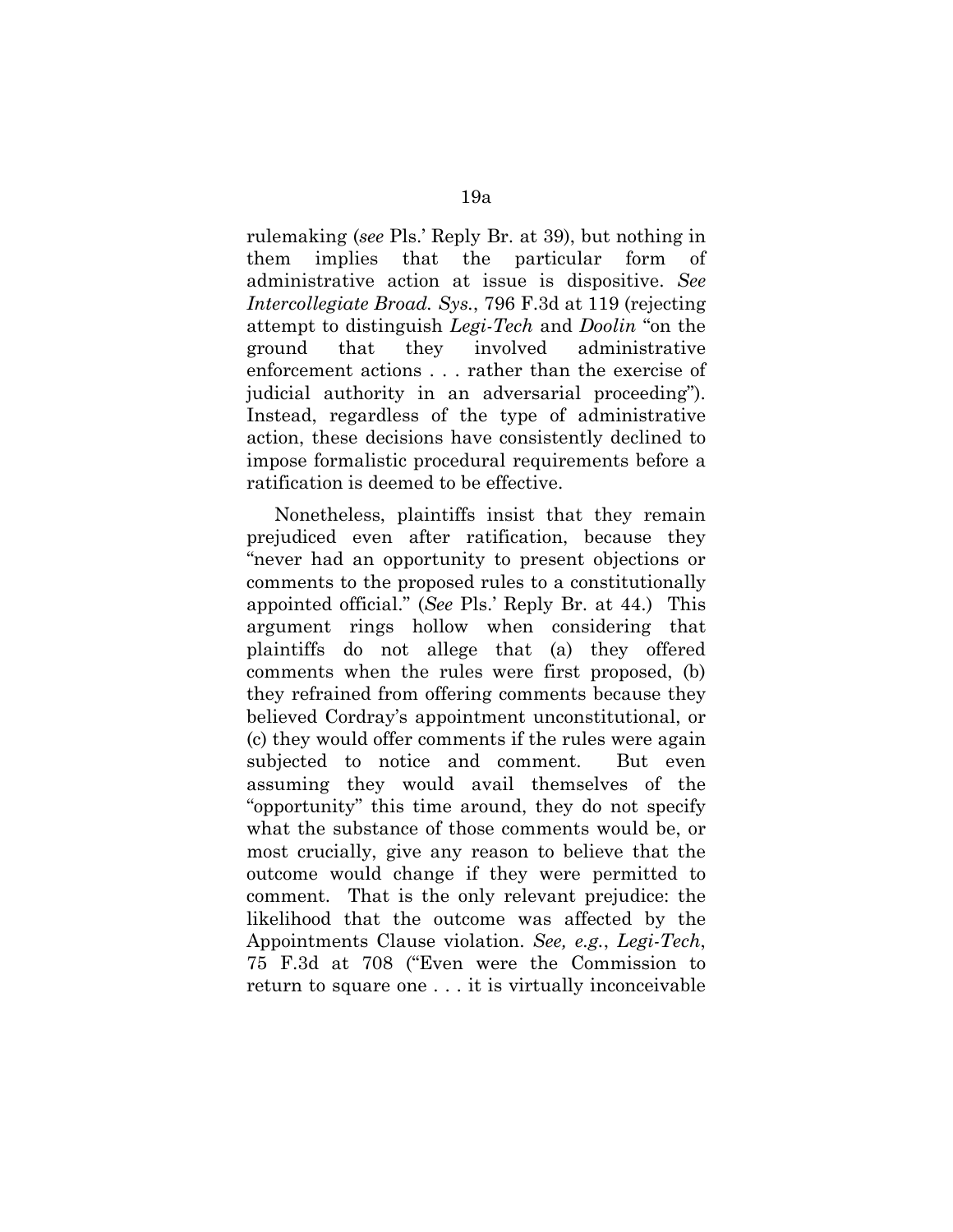that its decisions would differ in any way the second time from that which occurred the first time."). It is not enough that plaintiffs lost some hypothetical opportunity to participate in the administrative process.

Finally, plaintiffs make the related argument that ratification was ineffective because Director Cordray failed to meaningfully reconsider the merits of the challenged rules through a *de novo*  deliberative process. (*See* Pls.' Reply Br. at 40.) There is some support for this argument, particularly in *Doolin* and *Advanced Disposal Services East*, but the Court concludes that such a "*de novo* reconsideration" requirement is both unworkable and unwarranted, at least where, as here, the agency decision-maker is ratifying his own actions. Instead, D.C. Circuit's earlier opinion in *Legi-Tech* makes clear that "the better course is to take the [ratification] at face value and treat it as an adequate remedy," even though it may well be nothing more than a rubberstamp. *See* 75 F.3d at 709.

The reason for this is well-established: "it generally is not the function of the court to probe the mental processes of an agency decisionmaker." *See Hercules, Inc. v. Envtl. Prot. Agency*, 598 F.2d 91, 123 (D.C. Cir. 1978) (quoting *United States v. Morgan*, 313 U.S. 409, 422 (1941)) (internal quotations omitted); *see also Legi-Tech*, 75 F.3d at 709 ("[W]e cannot, as Legi– Tech argues, examine the internal deliberations of the Commission, at least absent a contention that one or more of the Commissioners were actually biased.").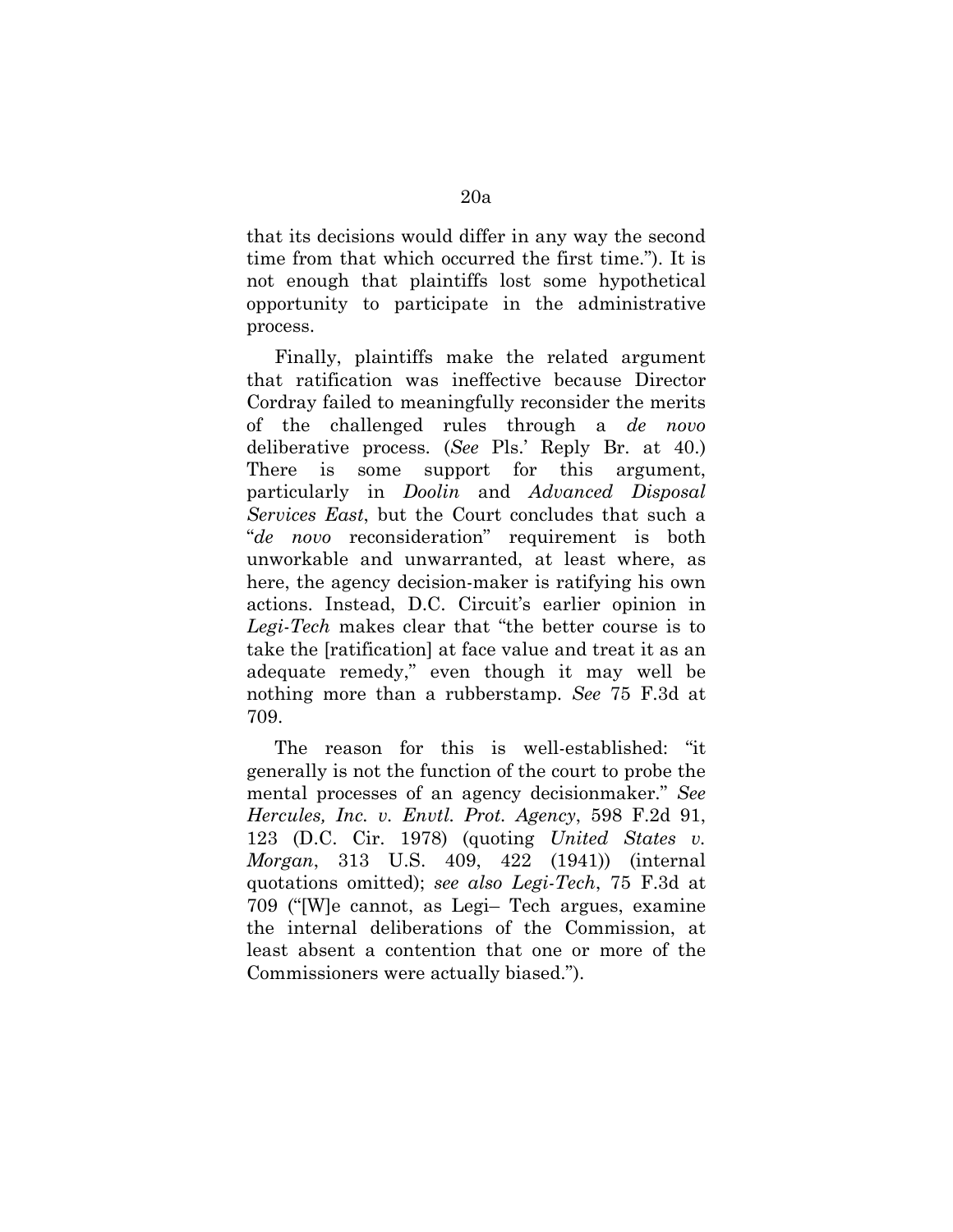This is especially true where Director Cordray is ratifying his own actions—the Court would effectively be forcing him to repeat his own analysis in a deliberation that is only nominally "*de novo*." *See Legi-Tech*, 75 F.3d at 709 (a new proceeding by a similar FEC panel, "given human nature, promises no more detached and 'pure' consideration of the merits of the case than the Commission's ratification decision reflected"). As discussed *supra*, an Appointments Clause violation creates prejudice where it likely affected a challenged decision, because a different, properly appointed decisionmaker might have taken a different approach. *See id.* at 708-09 (assuming that the presence of nonvoting FEC members "impacted the [challenged enforcement] action" against Legi-Tech). Therefore, where the very same decision- maker ratifies his own challenged decision, any chance of prejudice is effectively wiped out. *Cf. Andrade v. Regnery*, 824 F.2d 1253, 1257 (D.C. Cir. 1987) (no Appointments Clause injury where a properly appointed administrator implemented a policy developed by his improperly appointed predecessor). In each of the ratification cases decided by the Court of Appeals, the ratifier was not the same as the original decision-maker. *See Legi-Tech*, 75 F.3d at 706 (ratifying FEC panel excluded two non-voting *ex officio* members from the original panel); *Doolin*, 139 F.3d at 204 (new director ratified Notice of Charges issued by prior acting director); *Intercollegiate Broad. Sys.*, 796 F.3d at 118-19 (Copyright Royalty Board determination ratified by a Board made up of entirely new members). Thus, even if those opinions could be stretched to impose a "*de novo* deliberation"